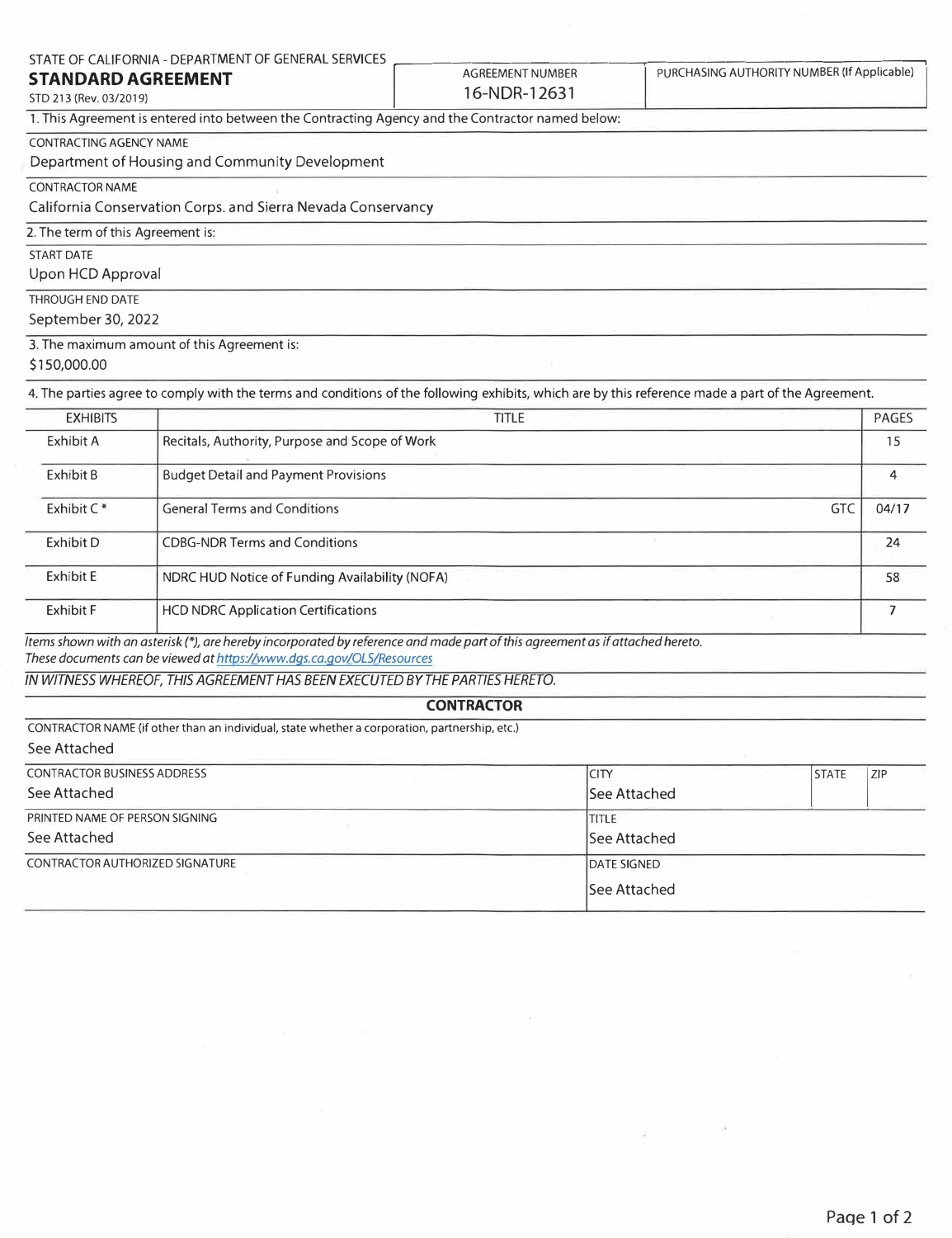| STATE OF CALIFORNIA - DEPARTMENT OF GENERAL SERVICES |  |
|------------------------------------------------------|--|
|                                                      |  |

#### **STANDARD AGREEMENT**

STD 213 (Rev. 03/2019)

CONTRACTING AGENCY NAME

16-NDR-12631

AGREEMENT NUMBER

 $\bar{\tau}$ 

PURCHASING AUTHORITY NUMBER (If Applicable)

## **STATE OF CALIFORNIA**

| Department of Housing and Community Development    |                                  |            |
|----------------------------------------------------|----------------------------------|------------|
| <b>CONTRACTING AGENCY ADDRESS</b>                  | <b>STATE</b><br><b>CITY</b>      | <b>ZIP</b> |
| 2020 West El Camino Avenue, Suite 130              | CA<br>Sacramento                 | 95833      |
| PRINTED NAME OF PERSON SIGNING                     | <b>TITLE</b>                     |            |
| Synthia Rhinehart                                  | Contracts Office Manager         |            |
| CONTRACTING AGENCY AUTHORIZED SIGNATURE            | DATE SIGNED                      |            |
|                                                    |                                  |            |
| CALIFORNIA DEPARTMENT OF GENERAL SERVICES APPROVAL | <b>EXEMPTION (If Applicable)</b> |            |
|                                                    | Exempt per SCM V1, 4.04.A.3      |            |
|                                                    | (DGS memo dated 6/12/81)         |            |
|                                                    |                                  |            |
|                                                    |                                  |            |
|                                                    |                                  |            |
|                                                    |                                  |            |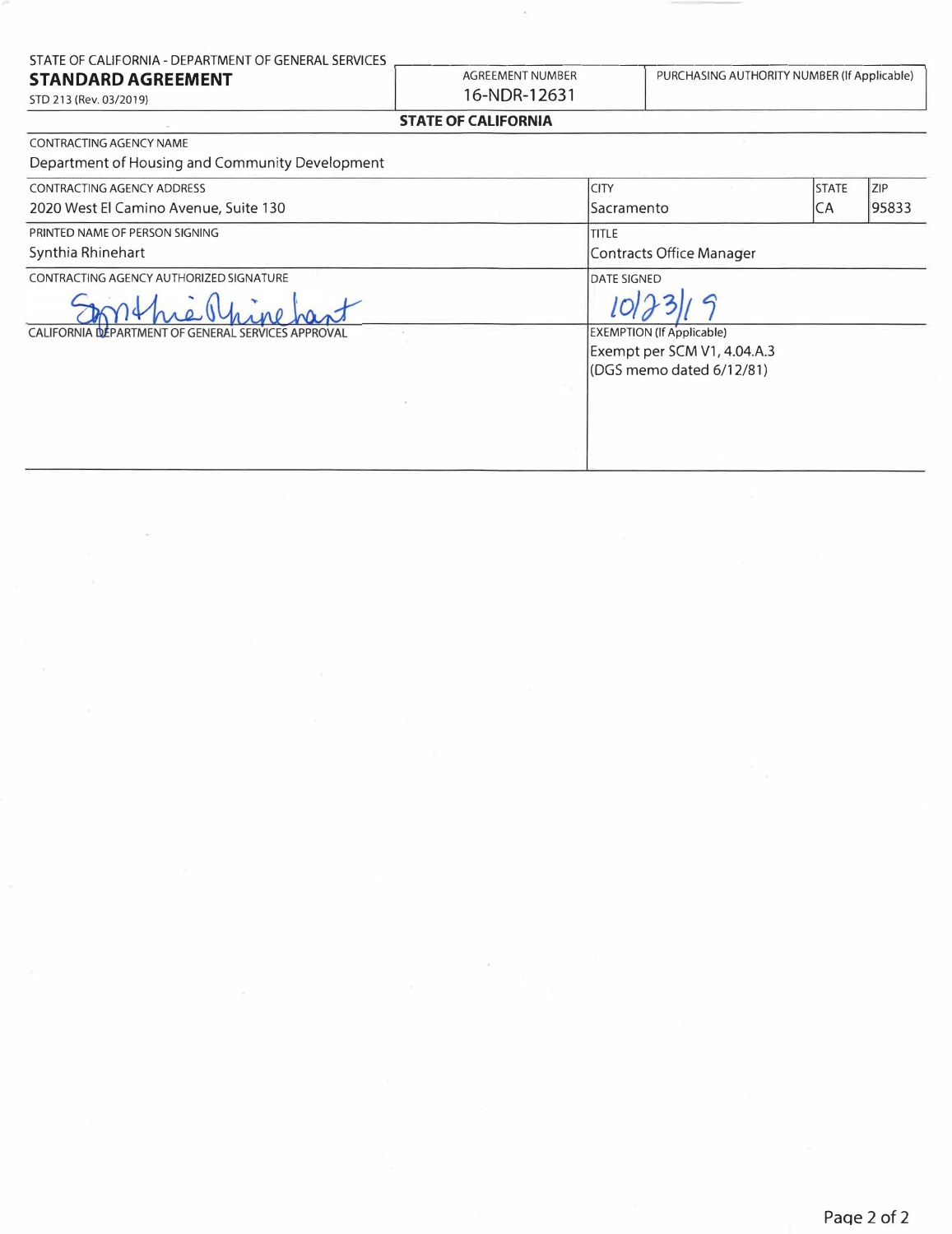# STATE OF CALIFORNIA **STANDARD AGREEMENT**

STD 213 (Rev. 06/03)

**CONTRACTOR** 

California Conservation Corps and Sierra Nevada Conservancy

> 16-NDR-12631 Page 2 of 2

# **California Conservation Corps**  a California Government State Agency Date:  $10/7$  $19$ By: Dawne Bortolazzo Deputy Director Address: 1719 24th Street Sacramento, CA 95816 **Sierra Nevada Conservancy**  a California State Agency  $By:$ Date: Angela A very Executive Officer, Sierra Nevada Conservancy (SNC) Address: 11521 Blocker Drive, Suite 205 Aubyrn, CA 95603